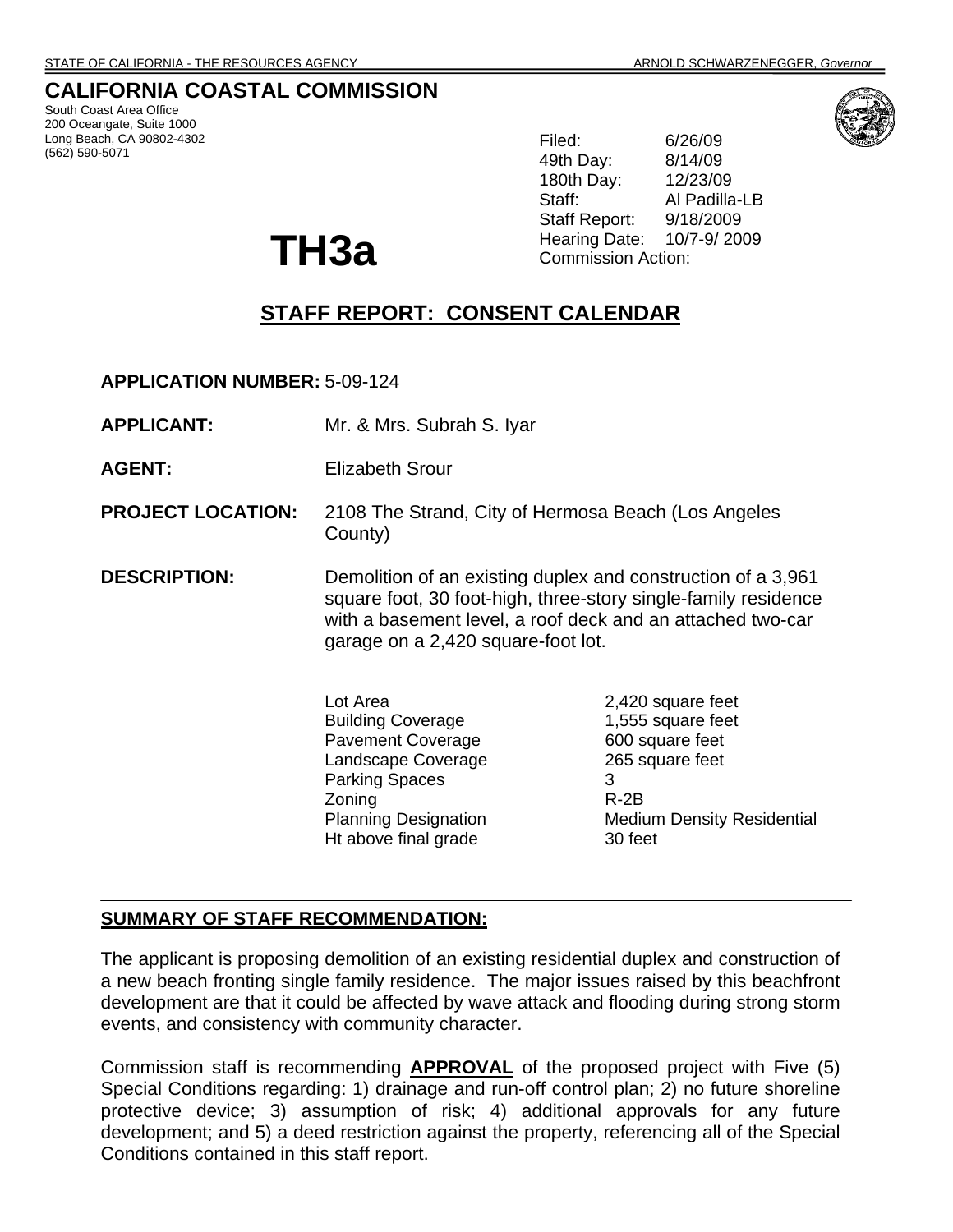#### **SUBSTANTIVE FILE DOCUMENTS:**

- Wave Runup and Coastal Hazard Study, 2108 The Strand, Hermosa Beach, CA prepared by GeoSoils Inc. dated May 2009;
- Coastal Development Permits 5-02-201 (McSorely); 5-05-336 (Delphi Properties) and 5-06-191 (Toibb) 5-08-121(Delphi Properties).

**LOCAL APPROVALS RECEIVED:** City of Hermosa Beach Approval-in-Concept dated June 3, 2009.

## **LIST OF EXHIBITS**

- 1. Vicinity Map
- 2. Assessor's Parcel Map
- 3. Site Plan
- 4. Elevations

## **STAFF RECOMMENDATION:**

Staff recommends that the Commission adopt the following resolution to **APPROVE** the coastal development permit application:

#### **MOTION**: *I move that the Commission approve coastal development permit applications included on the consent calendar in accordance with the staff recommendations.*

Staff recommends a **YES** vote. Passage of this motion will result in approval of all permits included on the consent calendar. An affirmative vote of a majority of the Commissioners present is needed to pass the motion.

#### **RESOLUTION:**

## **I. APPROVAL WITH CONDITIONS**

The Commission hereby **APPROVES** a coastal development permit for the proposed development and adopts the findings set forth below on grounds that the development as conditioned will be in conformity with the policies of Chapter 3 of the Coastal Act and will not prejudice the ability of the local government having jurisdiction over the area to prepare a Local Coastal Program conforming to the provisions of Chapter 3. Approval of the permit complies with the California Environmental Quality Act because either 1) feasible mitigation measures and/or alternatives have been incorporated to substantially lessen any significant adverse effects of the development on the environment, or 2) there are no further feasible mitigation measures or alternatives that would substantially lessen any significant adverse impacts of the development on the environment.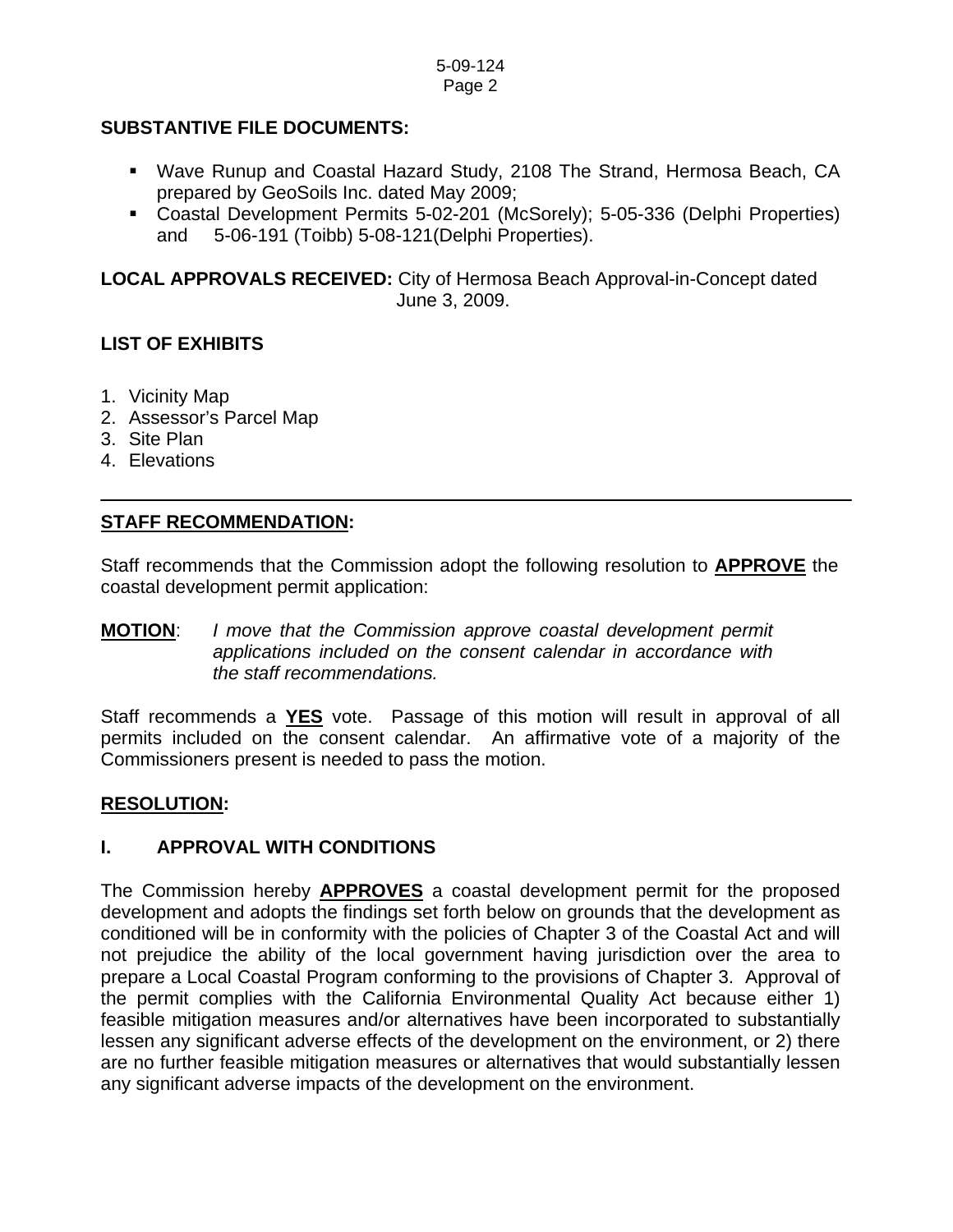### **II. STANDARD CONDITIONS:**

- 1. Notice of Receipt and Acknowledgment. The permit is not valid and development shall not commence until a copy of the permit, signed by the permittee or authorized agent, acknowledging receipt of the permit and acceptance of the terms and conditions, is returned to the Commission office.
- 2. Expiration. If development has not commenced, the permit will expire two years from the date this permit is reported to the Commission. Development shall be pursued in a diligent manner and completed in a reasonable period of time. Application for extension of the permit must be made prior to the expiration date.
- 3. Interpretation. Any questions of intent or interpretation of any condition will be resolved by the Executive Director or the Commission.
- 4. Assignment. The permit may be assigned to any qualified person, provided assignee files with the Commission an affidavit accepting all terms and conditions of the permit.
- 5. Terms and Conditions Run with the Land. These terms and conditions shall be perpetual, and it is the intention of the Commission and the permittee to bind all future owners and possessors of the subject property to the terms and conditions.

## **III. SPECIAL CONDITIONS**

## **1. Drainage and Run-Off Control Plan**

- A. **PRIOR TO ISSUANCE OF THE COASTAL DEVELOPMENT PERMIT**, the applicant shall submit for the review and approval of the Executive Director, a drainage plan showing roof drainage and runoff from all impervious areas directed to vegetated/landscaped areas wherever possible. Additional surface run-off should be directed to an infiltration basin system with attached sump pump for overflow removal to the public storm drain system.
- B. Vegetated landscaped areas shall only consist of native plants or non-native drought tolerant plants, which are non-invasive. No plant species listed as problematic and/or invasive by the California Native Plant Society ([http://www.CNPS.org/](http://www.cnps.org/)), the California Invasive Plant Council [\(http://www.cal](http://www.cal-ipc.org/)[ipc.org/](http://www.cal-ipc.org/)), or as may be identified from time to time by the State of California shall be employed or allowed to naturalize or persist on the site. No plant species listed as a 'noxious weed' by the State of California or the U.S. Federal Government shall be utilized within the property.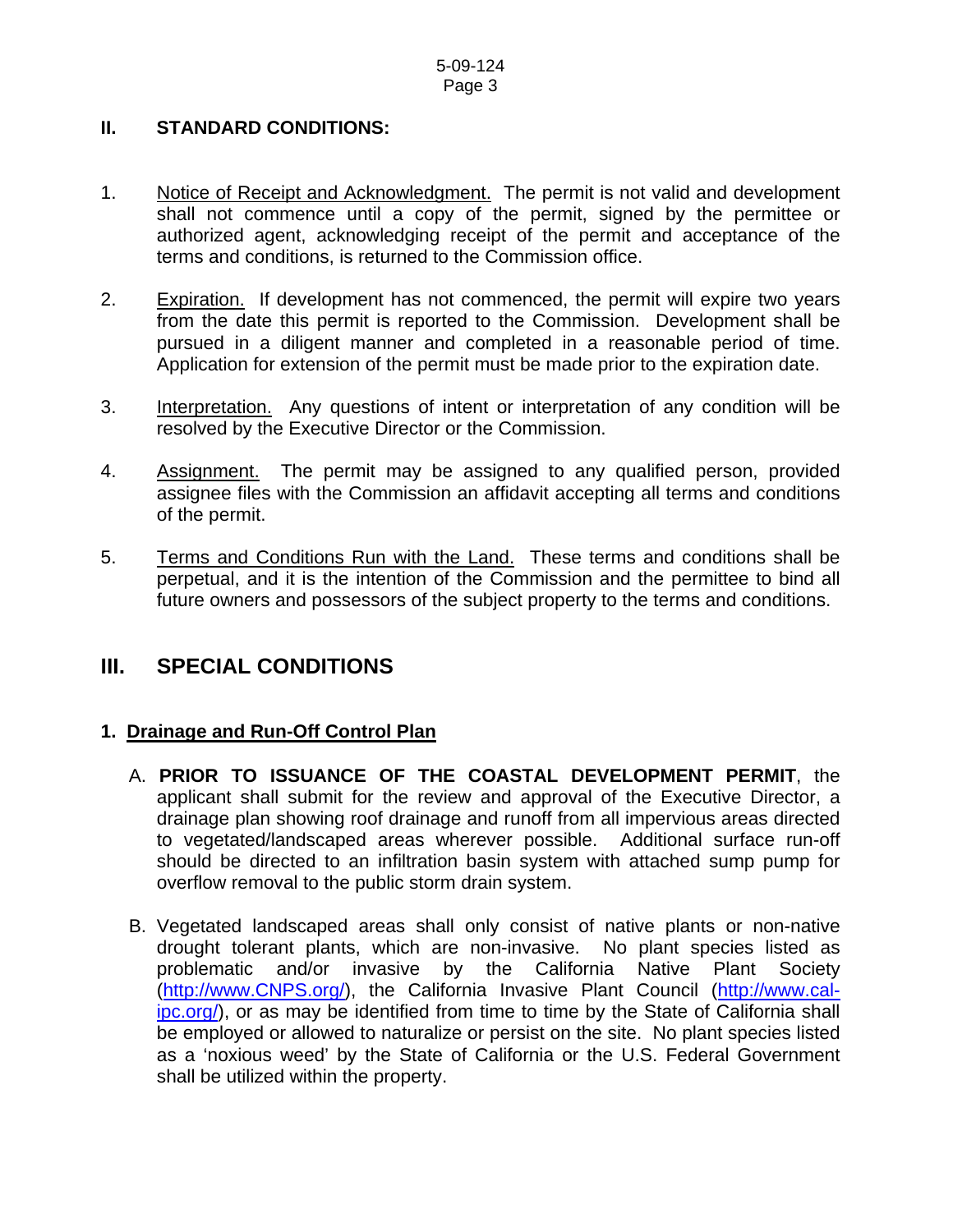C. The permittee shall undertake development in accordance with the approved final plans. Any proposed changes to the approved plan shall be reported to the Executive Director. No changes to the approved plan shall occur without a Commission amendment to this coastal development permit unless the Executive Director determines that no amendment is required.

#### **2. No Future Shoreline Protective Device**

- A. By acceptance of this Permit, the applicant agrees, on behalf of itself and all successors and assigns, that no bluff or shoreline protective device(s) shall ever be constructed to protect the development approved pursuant to Coastal Development Permit No. 5-09-124 including, but not limited to, the residences, garages, foundations, and any other future improvements in the event that the development is threatened with damage or destruction from waves, erosion, storm conditions, bluff retreat, landslides, or other natural hazards in the future. By acceptance of this Permit, the applicant hereby waives, on behalf of itself (or himself or herself, as applicable) and all successors and assigns, any rights to construct such devices that may exist under Public Resources Code Section 30235.
- B. By acceptance of this Permit, the applicant further agrees, on behalf of itself and all successors and assigns, that the landowner shall remove the development authorized by this Permit, including the residences, garages, foundations, and any other future improvements if any government agency has ordered that the structures are not to be occupied due to any of the hazards identified above. In the event that portions of the development fall to the beach before they are removed, the landowner shall remove all recoverable debris associated with the development from the beach and ocean and lawfully dispose of the material in an approved disposal site. Such removal shall require a coastal development permit.

## **3. Assumption of Risk, Waiver of Liability and Indemnity**

A. By acceptance of this permit, the applicant acknowledges and agrees (i) that the site may be subject to hazards from flooding and wave uprush; (ii) to assume the risks to the applicant and the property that is the subject of this permit of injury and damage from such hazards in connection with this permitted development; (iii) to unconditionally waive any claim of damage or liability against the Commission, its officers, agents, and employees for injury or damage from such hazards; and (iv) to indemnify and hold harmless the Commission, its officers, agents, and employees with respect to the Commission's approval of the project against any and all liability, claims, demands, damages, costs (including costs and fees incurred in defense of such claims), expenses, and amounts paid in settlement arising from any injury or damage due to such hazards.

#### **4. Future Development**

A. This permit is only for the development described in coastal development permit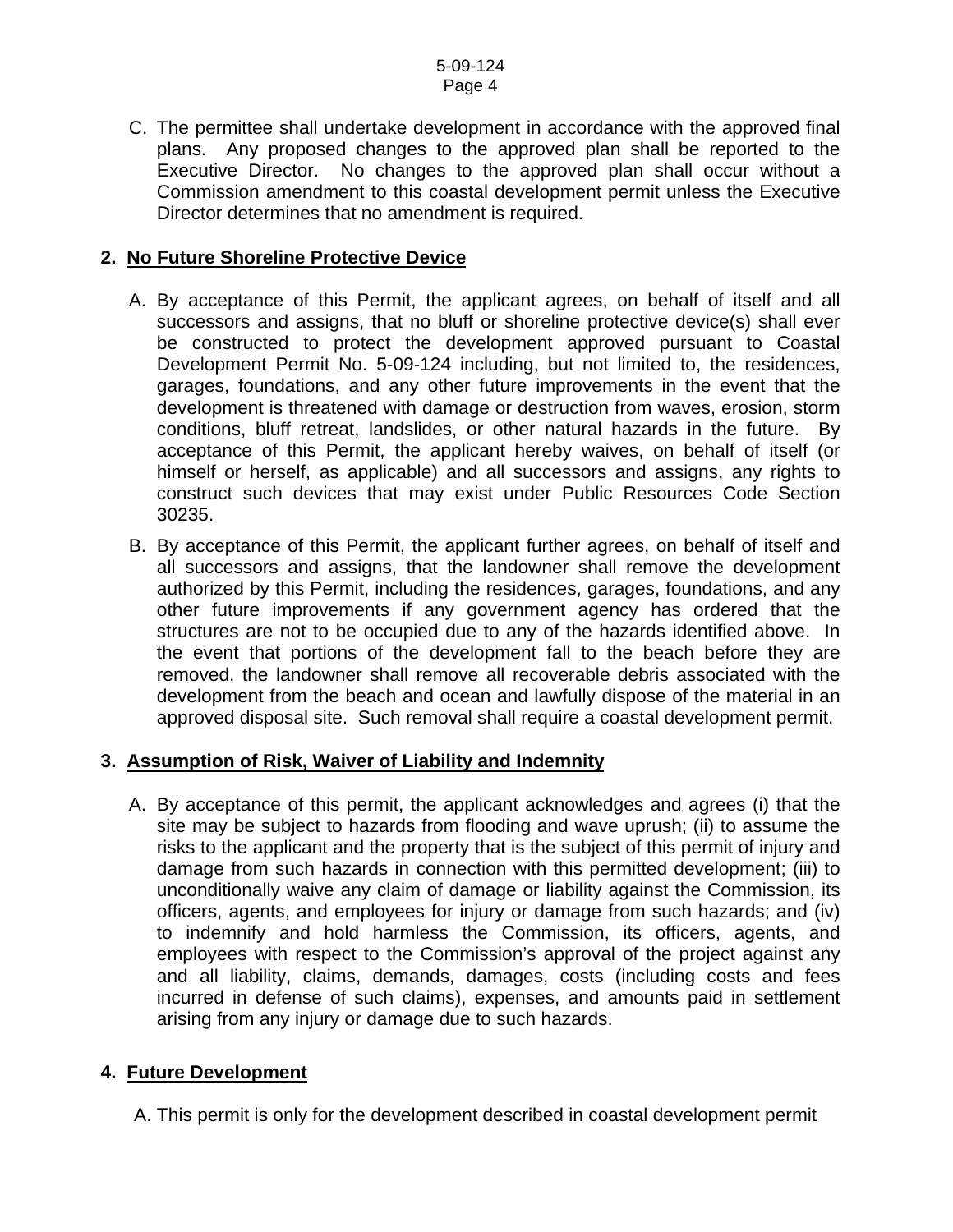No. 5-09-124. Pursuant to Title 14 California Code of Regulations section 13250(b)(6), the exemptions otherwise provided in Public Resources Code section 30610(b) shall not apply to the development governed by the coastal development permit No. 5-08-124. Accordingly, any future improvements to the structure authorized by this permit, shall require an amendment to Permit No. 5-09-124 from the Commission or shall require an additional coastal development permit from the Commission or from the applicable certified local government.

### **5. Deed Restriction**

A. **PRIOR TO ISSUANCE OF THE COASTAL DEVELOPMENT PERMIT**, the applicant shall submit to the Executive Director for review and approval documentation demonstrating that the landowner has executed and recorded against the parcel(s) governed by this permit a deed restriction, in a form and content acceptable to the Executive Director: (1) indicating that, pursuant to this permit, the California Coastal Commission has authorized development on the subject property, subject to terms and conditions that restrict the use and enjoyment of that property; and (2) imposing the Special Conditions of this permit as covenants, conditions and restrictions on the use and enjoyment of the Property. The deed restriction shall include a legal description of the entire parcel or parcels governed by this permit. The deed restriction shall also indicate that, in the event of an extinguishment or termination of the deed restriction for any reason, the terms and conditions of this permit shall continue to restrict the use and enjoyment of the subject property so long as either this permit or the development it authorizes, or any part, modification, or amendment thereof, remains in existence on or with respect to the subject property.

## **IV. FINDINGS AND DECLARATIONS:**

The Commission hereby finds and declares:

## **A. Project Description and Location**

The applicant is proposing demolition of an existing residential duplex and construction of a new 3,961 square-foot, 30 foot-high, three-story single-family residence with a basement level and roof loft/deck. On-site parking for the proposed single family residence will be provided with a 356 square-foot attached two-car garage, and an uncovered space, with vehicular access from Beach Drive (Exhibits No. 2). The applicant proposes to construct the residence on a R-2B (Medium density) zoned 2,420 square-foot lot in Hermosa Beach.

The subject site is located at 2108 The Strand, within the City of Hermosa Beach, Los Angeles County (Exhibit No. 1). The site is a relatively level beachfront lot located between the first public road and the sea. This 2,420 square foot lot is located on the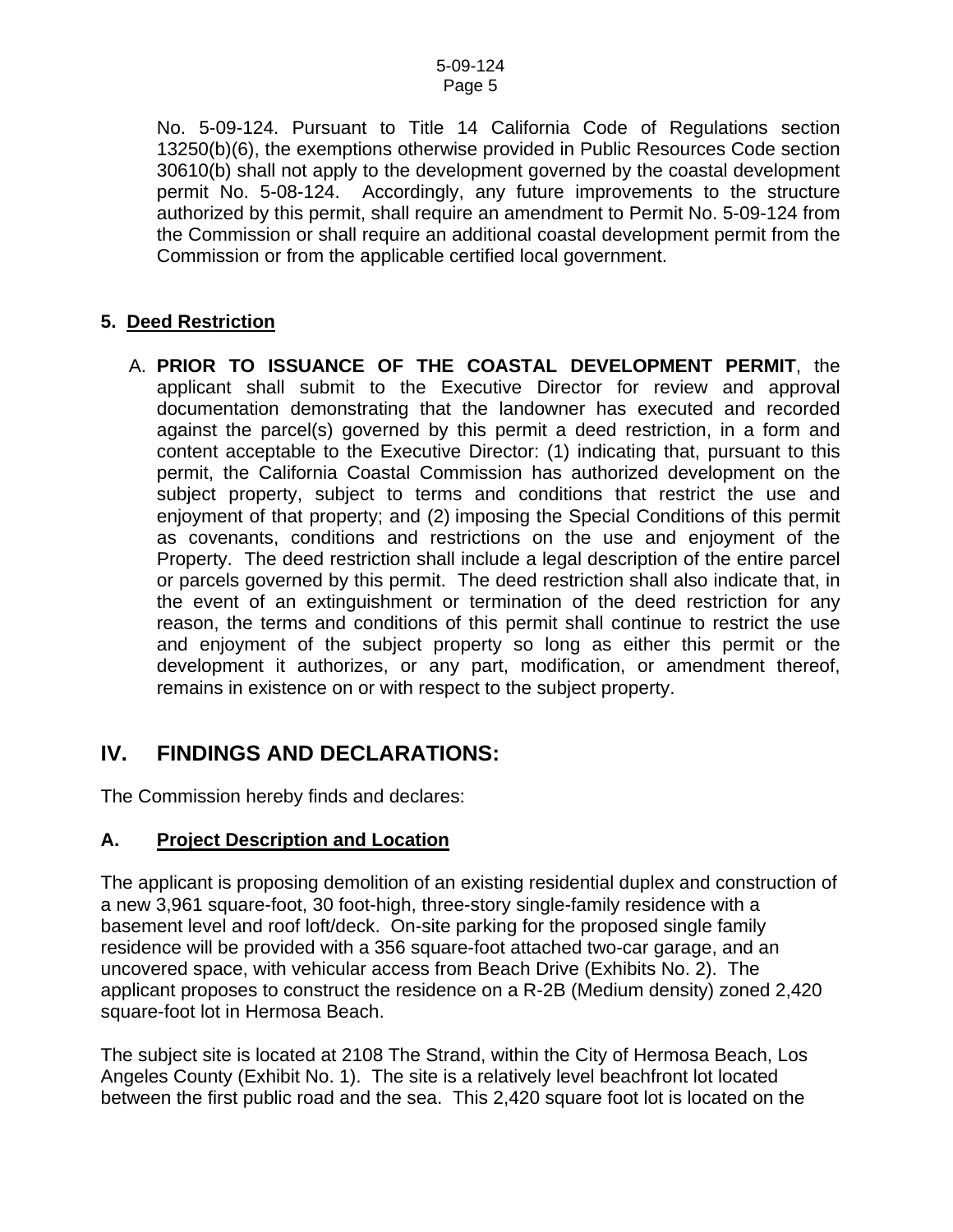inland side of The Strand, an improved public right-of way that separates the residential development from the public beach (Exhibit No. 3). The Strand is used by both residents and visitors for recreational purposes (walking, jogging, biking, etc.) and to access the shoreline. The Strand extends for approximately 4 miles, from  $45<sup>th</sup>$  Street (the border between El Segundo and Manhattan Beach) to Herondo Street (the border between Hermosa Beach and Redondo Beach). The proposed project is located within an existing urban residential area, located approximately 1/3 mile north of the Hermosa Beach Pier. There is an approximately 350-foot wide sandy beach between the subject property and the mean high tide line. Vertical public access to this beach is available to pedestrians via public right-of-way at the western end of 22<sup>nd</sup> Street, approximately 140 feet to the north, and at the western end of 21<sup>st</sup> Street, approximately 50 feet to the south of the subject site (Exhibit No. 2).

The City has reviewed the proposed project and found it consistent with local zoning requirements, as evidenced by their Approval-In-Concept, dated June 03, 2009. The proposed project conforms to the certified LUP 30-foot height limit for R-2B zoned, medium density residential, and conforms to the setback limits for front, rear and side yards. The required front yard setback is equal to at least 5 feet and the rear yard setback is no less than 3 feet. The required side yard setback is 10 percent of lot width and no greater than 5 feet. For the proposed residence, the applicant proposes a 7 foot front yard setback, a 3 foot rear yard setback and a 3'-1" foot side yard setback (lot width is approximately 30 feet).

The large size of this single family residence is not unique to this Hermosa Beach community. Within the block north of the proposed structure exists residences of 5,931 square feet, 6,000 square feet, 8,884 square feet and 9,884 square feet. Grading for the proposed project would consist of 412 cubic yards of cut to accommodate the basement level of the residence. Exported material will be disposed of at an inland commercial dump site outside of the Coastal Zone.

#### **B. Hazards**

Development adjacent to the ocean is inherently hazardous. Development which may require a protective device in the future cannot be allowed due to the adverse impacts such devices have upon, among other things, public access, visual resources and shoreline processes. The applicant provided a Coastal Hazard and Wave Runup Study for the subject property, as is consistently required by the Commission for shoreline development in southern Los Angeles County and Orange County. The Wave Runup Study was prepared by GeoSoils and is dated May 2009. The analysis describes the subject beach as a stable beach and concludes that the proposed development exists landward of the storm wave uprush limit therefore not requiring any seawall or other shoreline protective device.

To minimize the project's impact on shoreline processes, and to minimize risks to life and property, the development has been conditioned to: require a drainage and runoff control plan to direct, treat, and minimize the flow of water offsite (Special Condition No. 1); prohibit construction of protective devices (such as a seawall) in the future (Special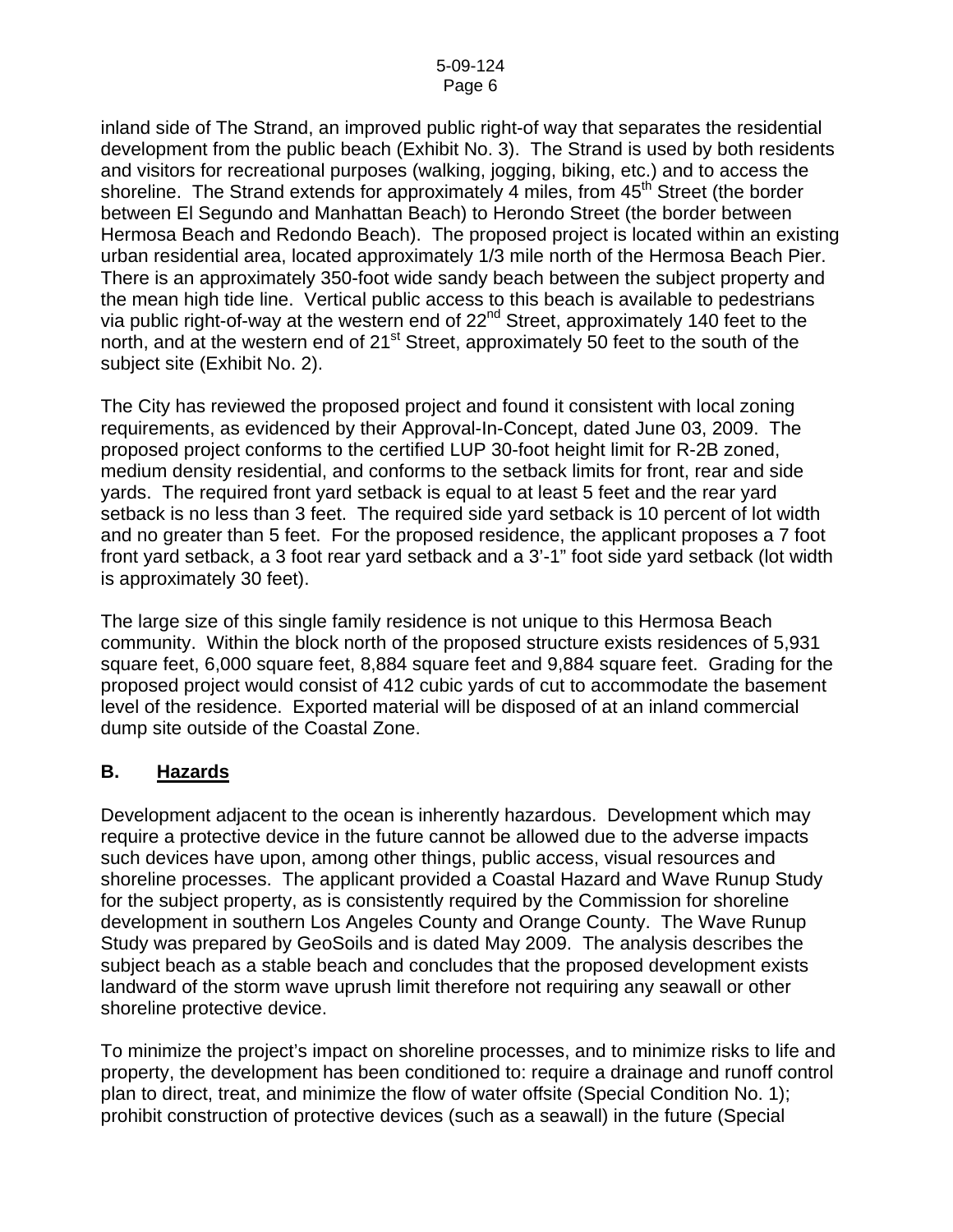Condition No. 2); and to require that the landowner and any successor-in-interest assume the risk of undertaking the development (Special Condition No. 3). As conditioned, the Commission finds that the development conforms to the requirements of Sections 30235 and 30253 of the Coastal Act regarding the siting of development in hazardous locations.

## **C. Community Character/Visual Quality**

The development is located within an existing developed area and is compatible with the character and scale of the surrounding area. However, the proposed project raises concerns that future development of the project site potentially may result in a development which is not consistent with the Chapter 3 policies of the Coastal Act. To assure that future development is consistent with the Chapter 3 policies of the Coastal Act, the Commission finds that a future improvements special condition (Special Condition No. 4) be imposed. As conditioned the development conforms with Chapter 3 policies of the Coastal Act.

### **D. Public Access/Parking**

As conditioned, the proposed development will not have any new adverse impact on public access to the coast or to nearby recreational facilities. Thus, as conditioned, the proposed development conforms with Sections 30210 through 30214, Sections 30220 through 30224, and 30252 of the Coastal Act.

#### **E. Water Quality**

The proposed development has a potential for a discharge of polluted runoff from the project site into coastal waters. The development, as proposed and as conditioned, incorporates design features to minimize the effect of construction and post-construction activities on the marine environment.

The applicant has included a drainage plan as part of the proposed project, consisting of rooftop and surface drainage directed to public storm drains primarily located on The Strand, seaward of the property. Due to the large amount of impervious surfaces (86% of the subject site) associated with the proposed project, it is important to encourage on-site filtration wherever possible. Special Condition No. 1 addresses this concern by requiring submittal of a drainage plan showing roof drainage and runoff from all impervious areas directed to vegetated/landscaped areas wherever possible. Additional surface run-off should be directed to an infiltration basin system with attached sump pump for overflow removal to the public storm drain system. Any vegetated landscaped areas located on site shall only consist of native plants or non-native drought tolerant plants, which are non-invasive.

The placement of vegetation that is considered to be invasive which could supplant native vegetation should not be allowed. Invasive plants have the potential to overcome native plants and spread quickly. Invasive plants are generally those identified by the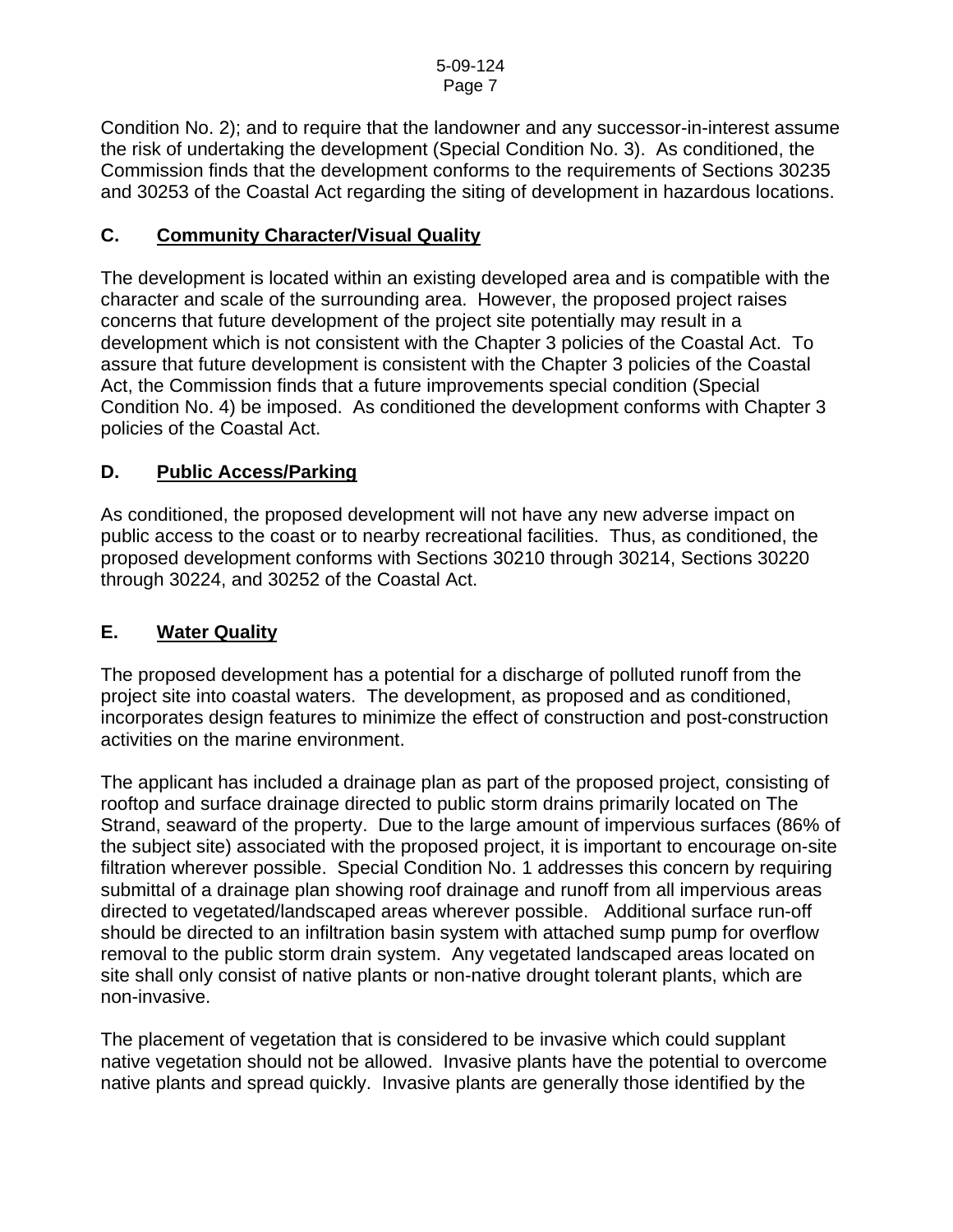California Invasive Plant Council [\(http://www.cal-ipc.org/](http://www.cal-ipc.org/)) and California Native Plant Society [\(http://www.CNPS.org/](http://www.cnps.org/)) in their publications.

Furthermore, any plants in the landscaping plan should be drought tolerant to minimize the use of water. The term drought tolerant is equivalent to the terms 'low water use' and 'ultra low water use' as defined and used by "A Guide to Estimating Irrigation Water Needs of Landscape Plantings in California" prepared by University of California Cooperative Extension and the California Department of Water Resources dated August 2000 available at [http://www.owue.water.ca.gov/landscape/pubs/pubs.cfm.](http://www.owue.water.ca.gov/landscape/pubs/pubs.cfm)

Therefore, the Commission finds that the proposed development, as conditioned, conforms with Sections 30230 and 30231 of the Coastal Act regarding the protection of water quality to promote the biological productivity of coastal waters and to protect human health.

## **F. Deed Restriction**

To ensure that any prospective future owners of the property are made aware of the applicability of the conditions of this permit, the Commission imposes one additional condition (Special Condition No. 5) requiring that the property owner record a deed restriction against the property, referencing all of the above Special Conditions of this permit and imposing them as covenants, conditions and restrictions on the use and enjoyment of the Property. Thus, as conditioned, this permit ensures that any prospective future owner will receive actual notice of the restrictions and/or obligations imposed on the use and enjoyment of the land in connection with the authorized development, including the risks of the development and/or hazards to which the site is subject, and the Commission's immunity from liability.

### **G. Local Coastal Program**

Coastal Act section 30604(a) states that, prior to certification of a local coastal program ("LCP"), a coastal development permit can only be issued upon a finding that the proposed development is in conformity with Chapter 3 of the Act and that the permitted development will not prejudice the ability of the local government to prepare an LCP that is in conformity with Chapter 3.

The Commission conditionally certified the City of Hermosa Beach Land Use Plan on August 19, 1981. The Land Use Plan (LUP) was effectively certified with suggested modifications on April 21, 1982. The modifications were accepted and the LUP is certified. The City submitted a final draft of its zoning and implementation ordinances (LIP) and a revision to their LUP in 2000. The amendment and Implementation ordinance was scheduled for public hearing and Commission action at the October 8, 2001 meeting, but the City withdrew. Therefore, these have not been certified and the standard of review for development in Hermosa Beach is still the Coastal Act.

As conditioned, the proposed development is consistent with Chapter 3 of the Coastal Act and with the certified Land Use Plan for the area. Approval of the project, as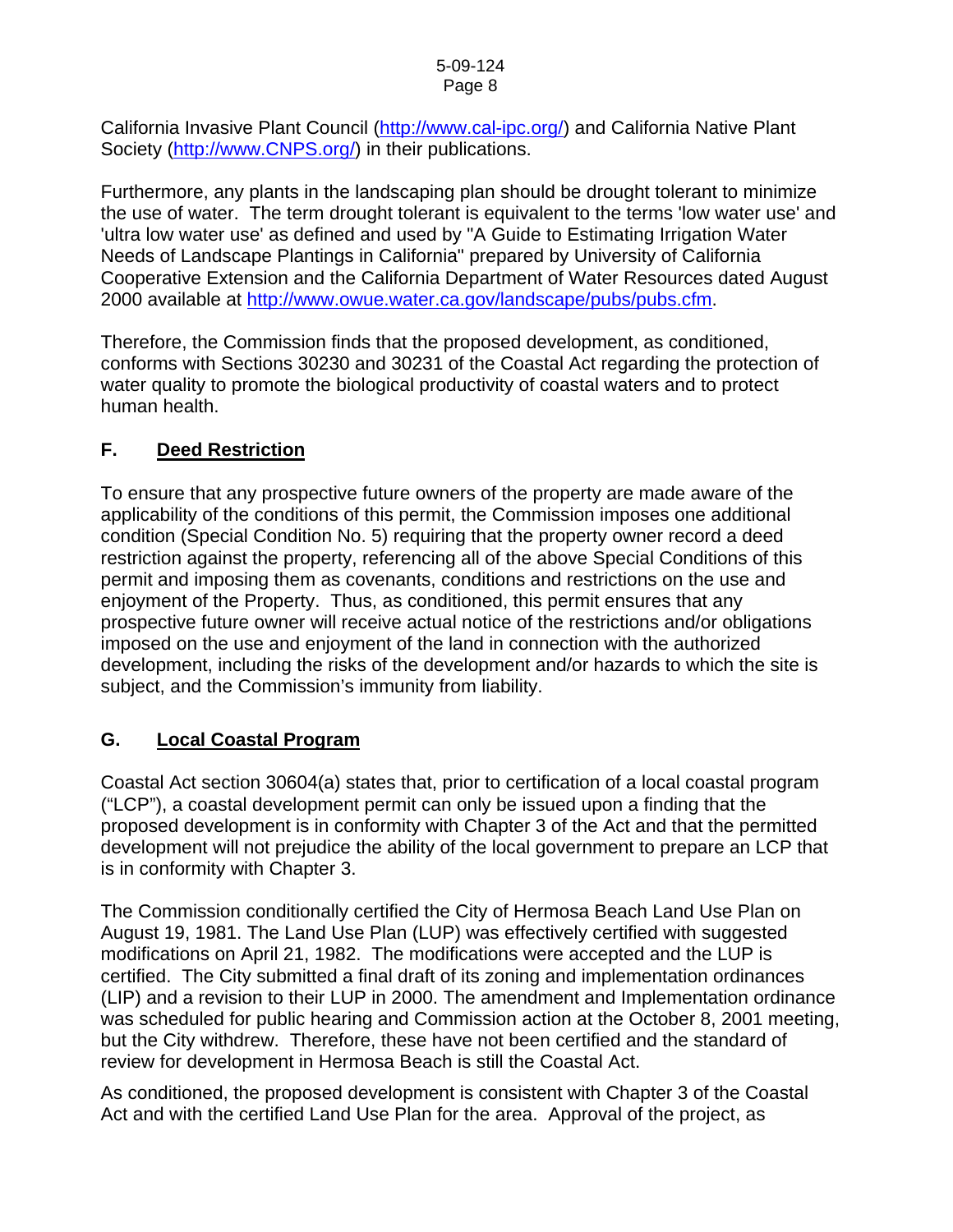conditioned, will not prejudice the ability of the local government to prepare an LCP that is in conformity with the provisions of Chapter 3 of the Coastal Act.

## **H. California Environmental Quality Act**

Section 13096 of the Commission's regulations requires Commission approval of Coastal Development Permit applications to be supported by a finding showing the application, as conditioned by any conditions of approval, to be consistent with any applicable requirements of the California Environmental Quality Act (CEQA). Section 21080.5(d)(2)(A) of CEQA prohibits a proposed development from being approved if there are feasible alternatives or feasible mitigation measures available which would substantially lessen any significant adverse effect which the activity may have on the environment.

As conditioned, there are no feasible alternatives or additional feasible mitigation measures available that would substantially lessen any significant adverse effect that the activity may have on the environment. Therefore, the Commission finds that the proposed project, as conditioned to mitigate the identified impacts, is the least environmentally damaging feasible alternative and can be found consistent with the requirements of the Coastal Act to conform to CEQA.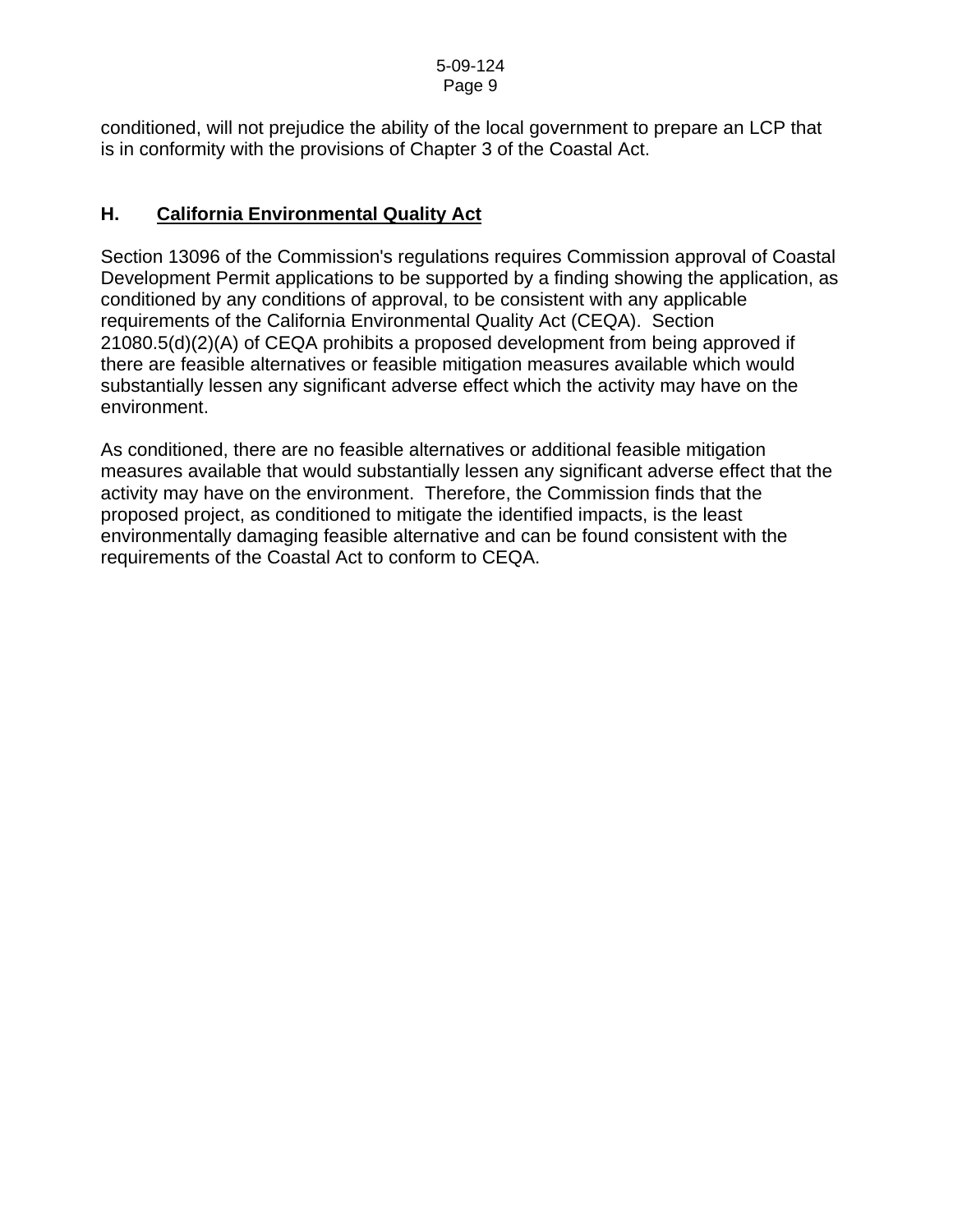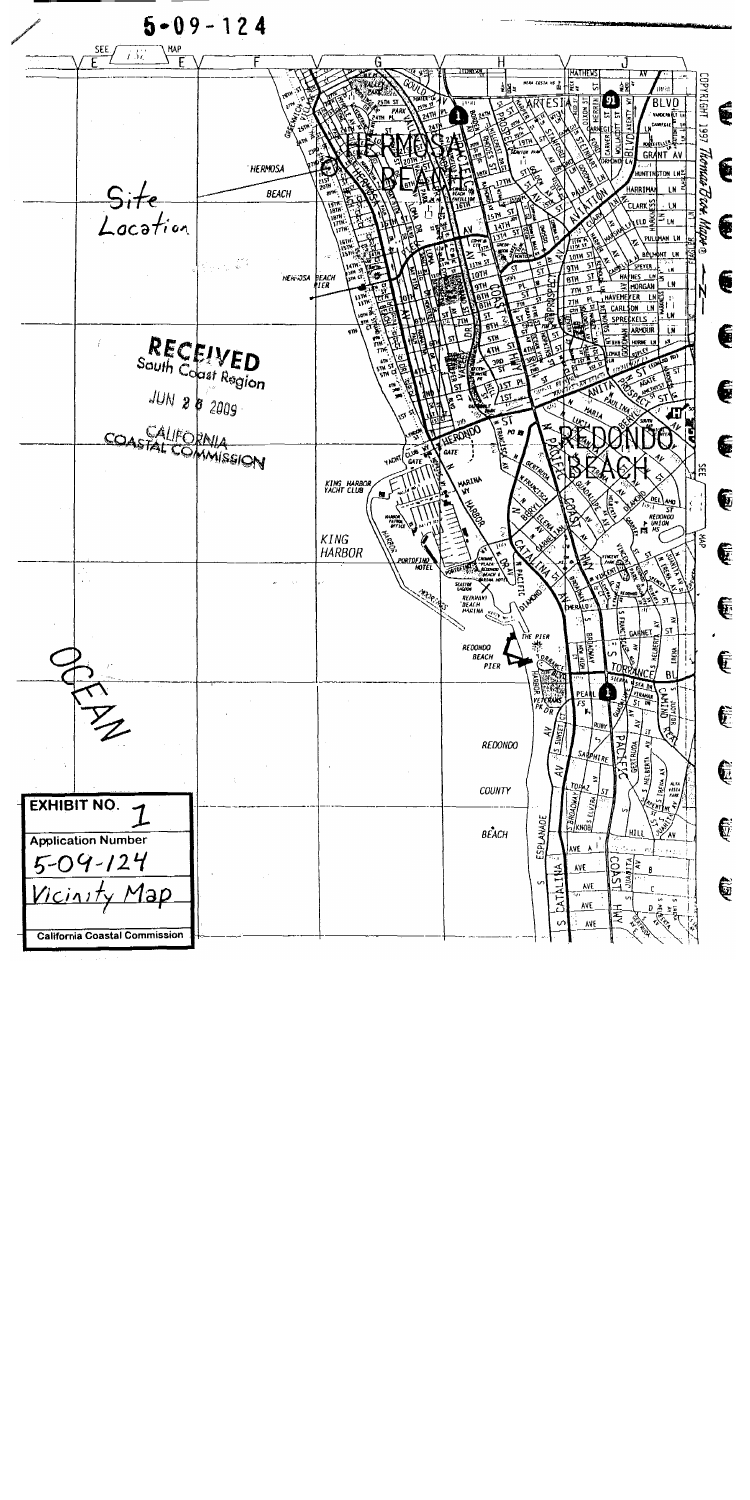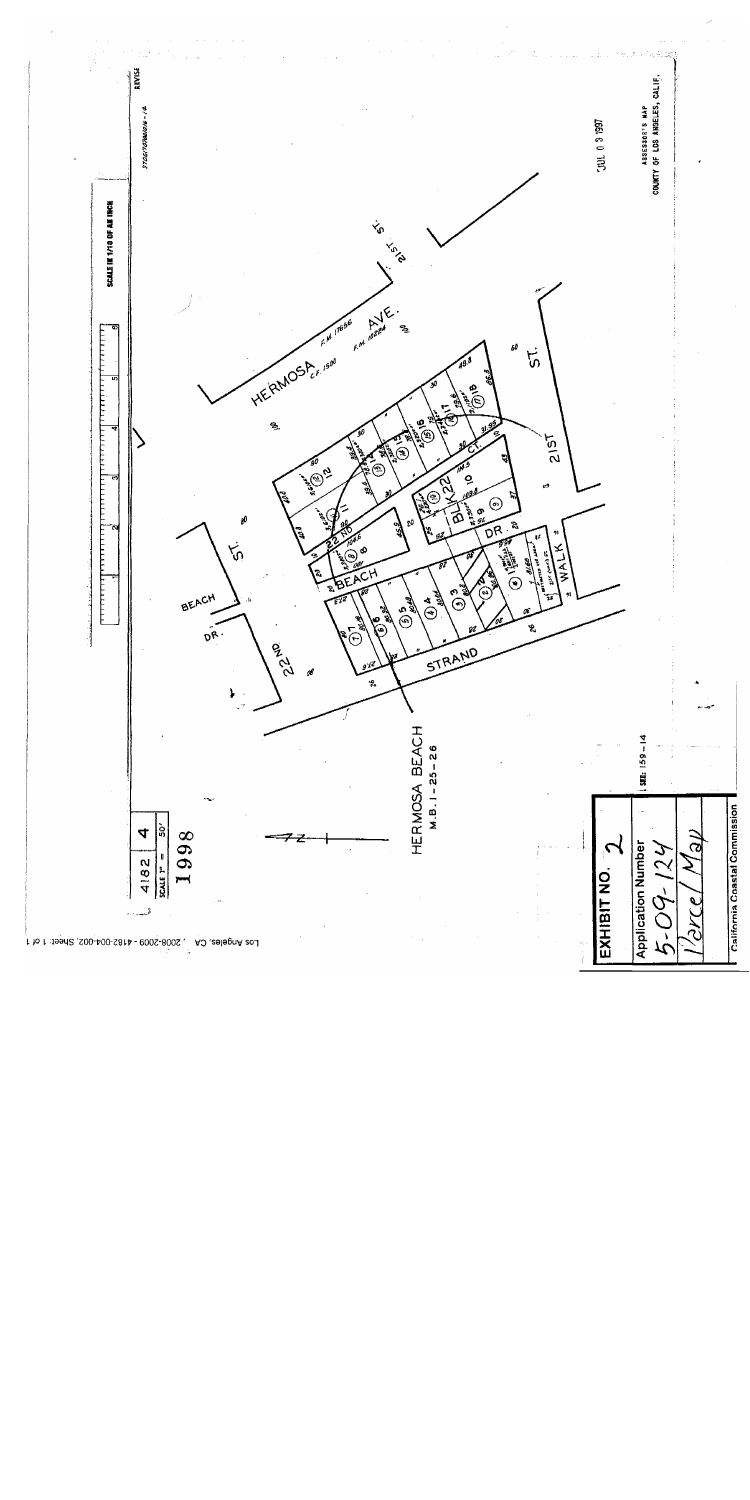